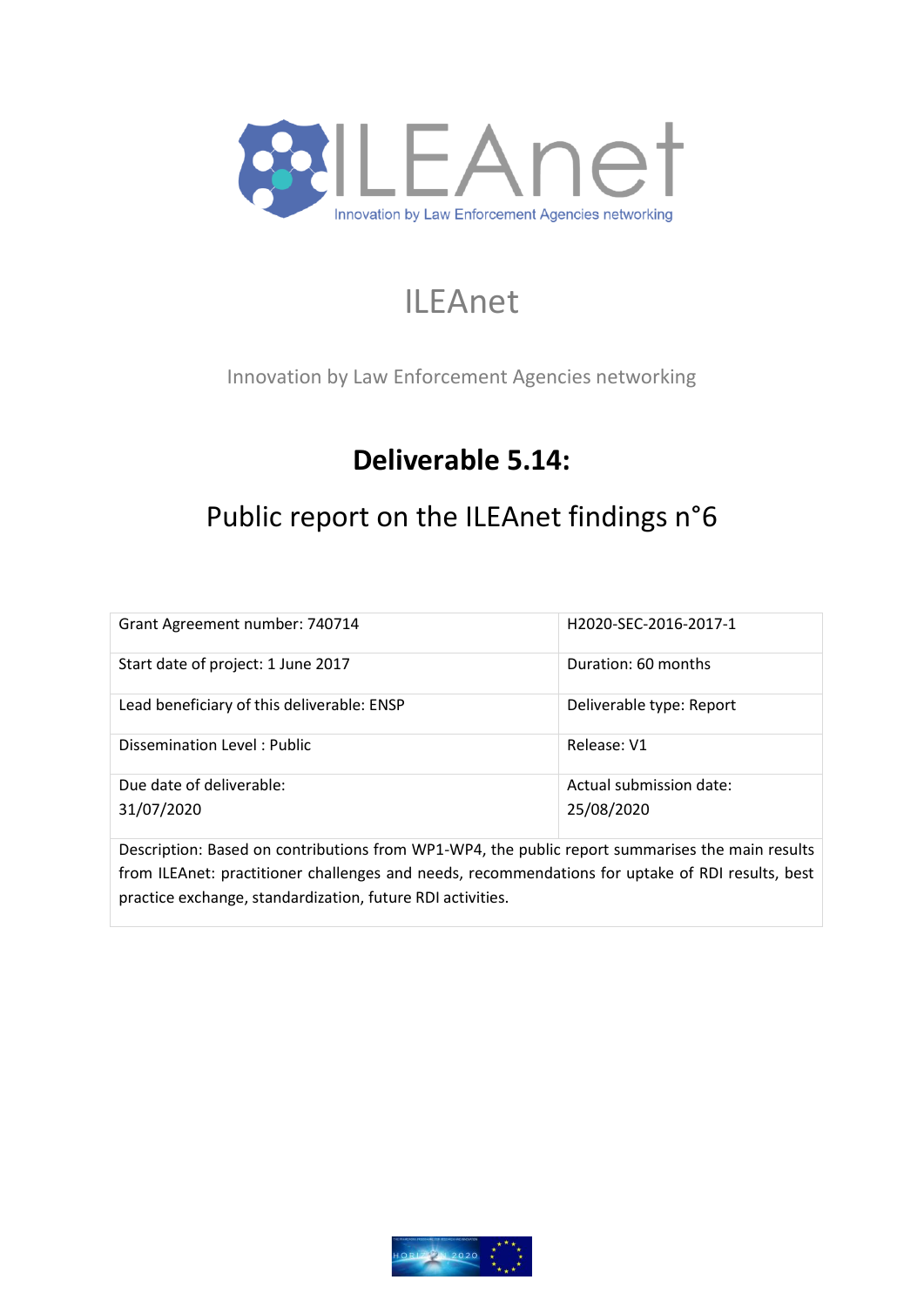<span id="page-1-0"></span>

# **INNOVATION BY LAW** ENFORCEMENT AGENCIES NETWORKING



#### Description

Based on contributions from WP1-WP4, public report summarising the main results from ILEAnet: practitioner challenges and needs, recommendations for uptake of RDI results, best practice exchange, standardization, future RDI activities.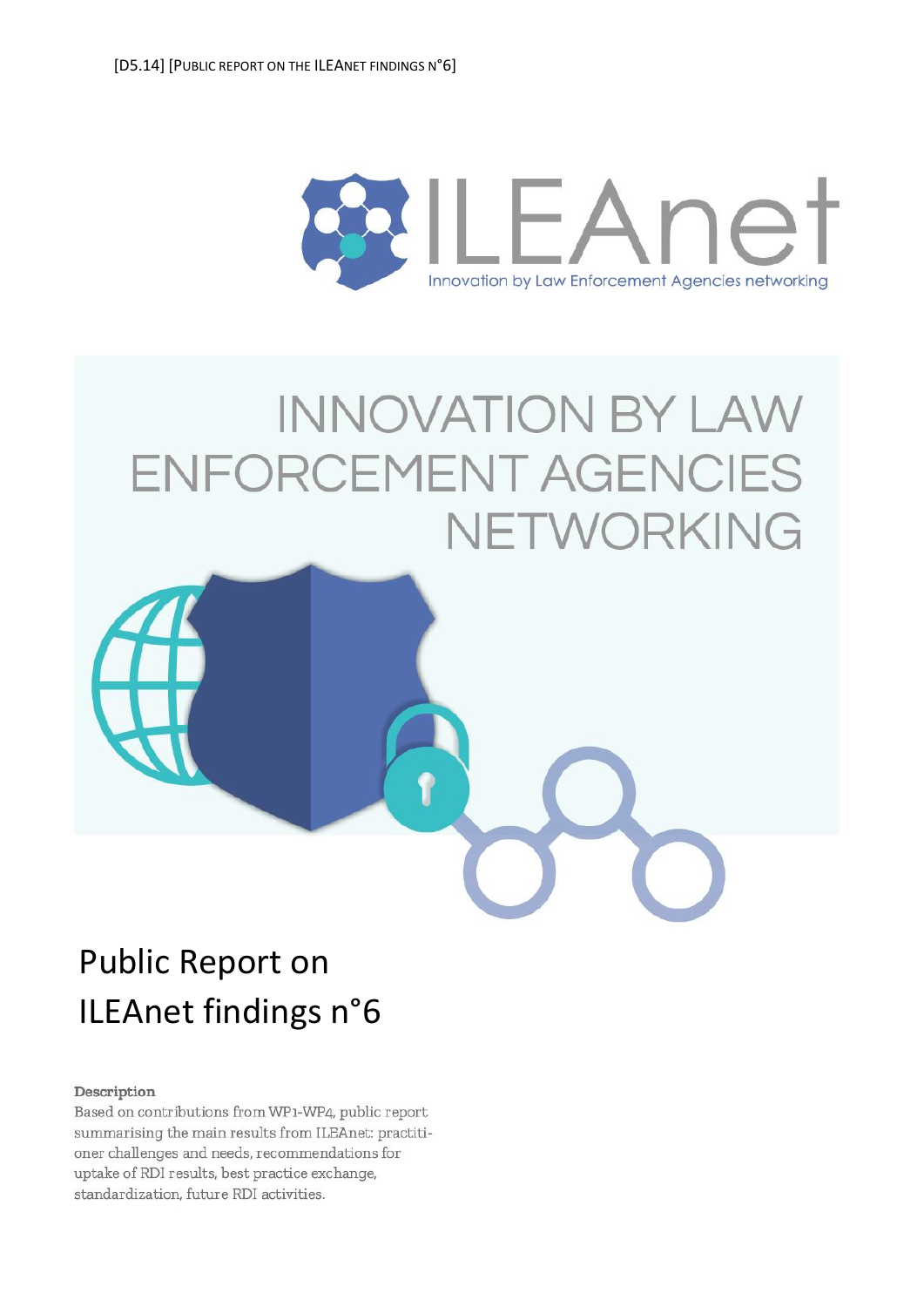### <span id="page-2-0"></span>Executive Summary

This public report aims to give an insight to the work performed within ILEAnet from month 31 to 36. The COVID-19 crisis that impacted the world at the beginning of the year also affected ILEAnet activities, that were necessarily adapted to the teleworking approach.

ILEAnet's goal to build an *online* community of practitioners and researchers had more incidence given the global sanitary situation. Virtual activities and development of the platform's tools were a big success.

The ILEAnet Community continued to live and now counts 213 members. New partnerships are being developed.

One of the great accomplishments that showed its importance in these teleworking times was the implementation and improvement of the Knowledge Factory developed as a research tool to find useful information on specific RDI (more than 400 references).

A methodology was experimented after the second ILEAnet Public Workshop to support the uptake of existing innovative solutions: the ILEAnet Project Uptake Process (IPUP). Based on the process developed, ILEAnet works concretely with some identified projects to tackle the obstacles and barriers to the implementation of research project

results, exploring concrete opportunities to achieve one of the main goals assigned by the European Commission: monitor research and innovation projects and recommend the industrialisation.

One of the tools explored in the IPUP process is the webinar: it gives an opportunity to project holders to exchange with the ILEAnet Community on the solution they offer and has revealed an excellent way to create a bridge between researchers and practitioners and to explore opportunities for future uptake of the project results into market and/or routine LEA's practice.

The third ILEAnet Public Workshop (PW3), initially scheduled in May, is now a virtual conference moved to November 2020 due to the global sanitary situation. It will focus on supporting "the identification and control of irregular migration through modern technologies".

A detailed description of the activities performed in each of the three technical WPs is provided in this report, and structured as follows:

- $\blacksquare$ Report of the general activities
- Strategy for the next six months

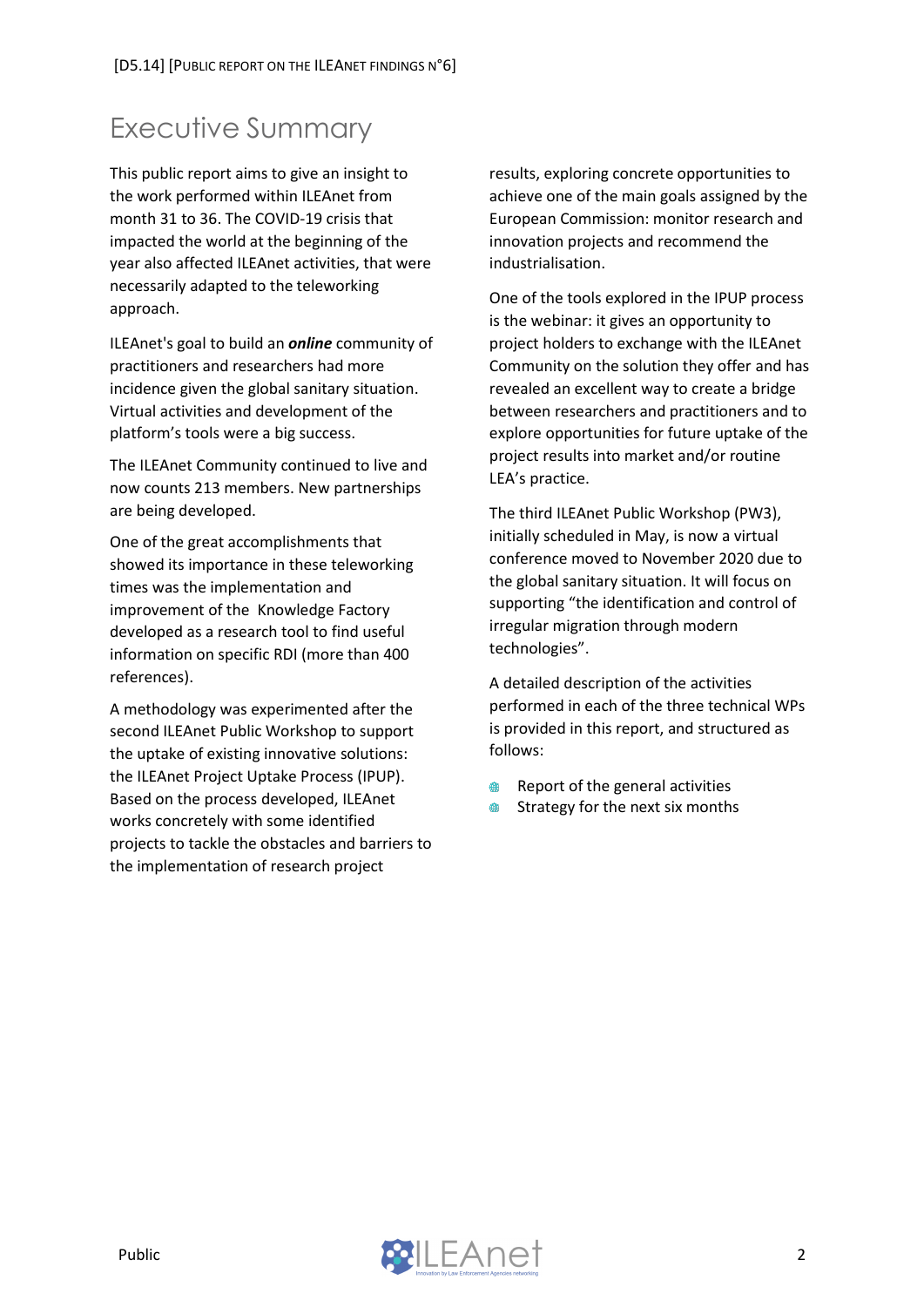# Table of content

| WP1: ILEAnet networking, including INC role and contribution to topic strands 9 |
|---------------------------------------------------------------------------------|
|                                                                                 |
|                                                                                 |
|                                                                                 |
|                                                                                 |
|                                                                                 |
|                                                                                 |
|                                                                                 |
|                                                                                 |
|                                                                                 |
|                                                                                 |
|                                                                                 |
|                                                                                 |
|                                                                                 |

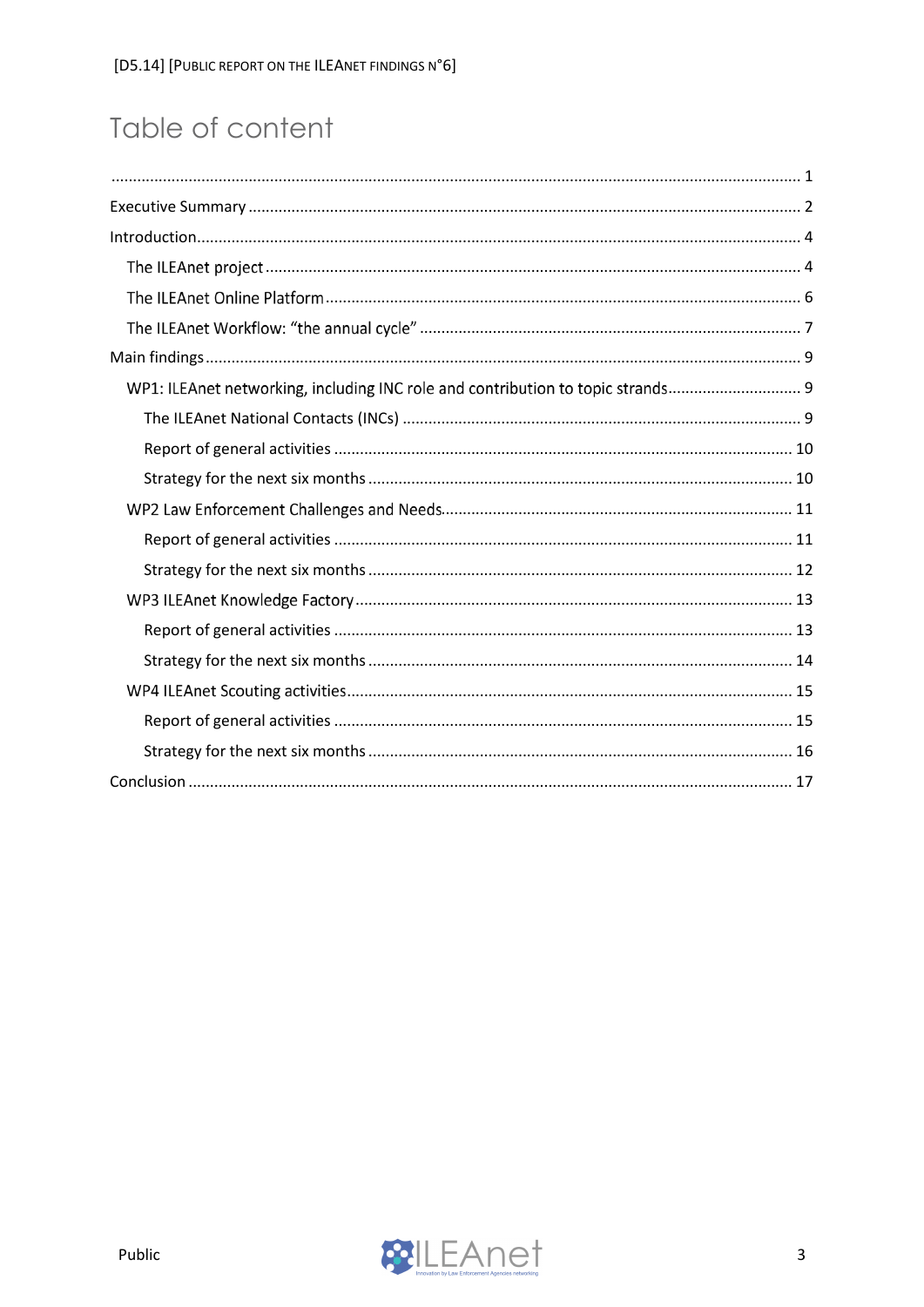## <span id="page-4-0"></span>Introduction

#### <span id="page-4-1"></span>The ILEAnet project

ILEAnet is a European project funded by the European Union's Horizon 2020 research and innovation programme and launched on 1 June 2017 for 5 years duration. The overall objective of ILEAnet is to build and develop a sustainable organizational Law Enforcement Agency (LEA) practitioners' network focused on Research, Development and Innovation (RDI). ILEAnet addresses LEA challenges, together with a community of individuals, including practitioners and experts from academia and industry, interesting in exchanging and collaborating in this area.

Detailed information about the project is available in the Public report on the ILEAnet findings n°1, available online [\(www.ileanet.eu\)](file://///srv-ensp-fic11/enspservices$/DSFR/DRVPD/RECHERCHE/ACTIONS%20DE%20RECHERCHE/1-CE-ILEAnet-H2020-!/3.%20Progression/ILEAnet%20Deliverables/D.5.13/www.ileanet.eu).

The ILEAnet Network and Community have been created adopting a two-way perspective: top-down and bottom-up.

 $\blacksquare$ Top-down:

ILEAnet functions as a network of organisations. It is aligned with existing institutional structures respecting the corresponding institutional mandates and operational set-ups.

Bottom-up:

In addition, ILEAnet functions as a community of people who are interested in innovationcentred collaboration. Thereby, innovation is facilitated, and key LEA challenges are addressed.

The effective iterative interaction between these two approaches helps to identify needs and opportunities and prioritise suggestions with respect to future LEA-relevant RDI in the EU and national programmes, policies and standardization efforts.



Figure 1: ILEAnet involved countries

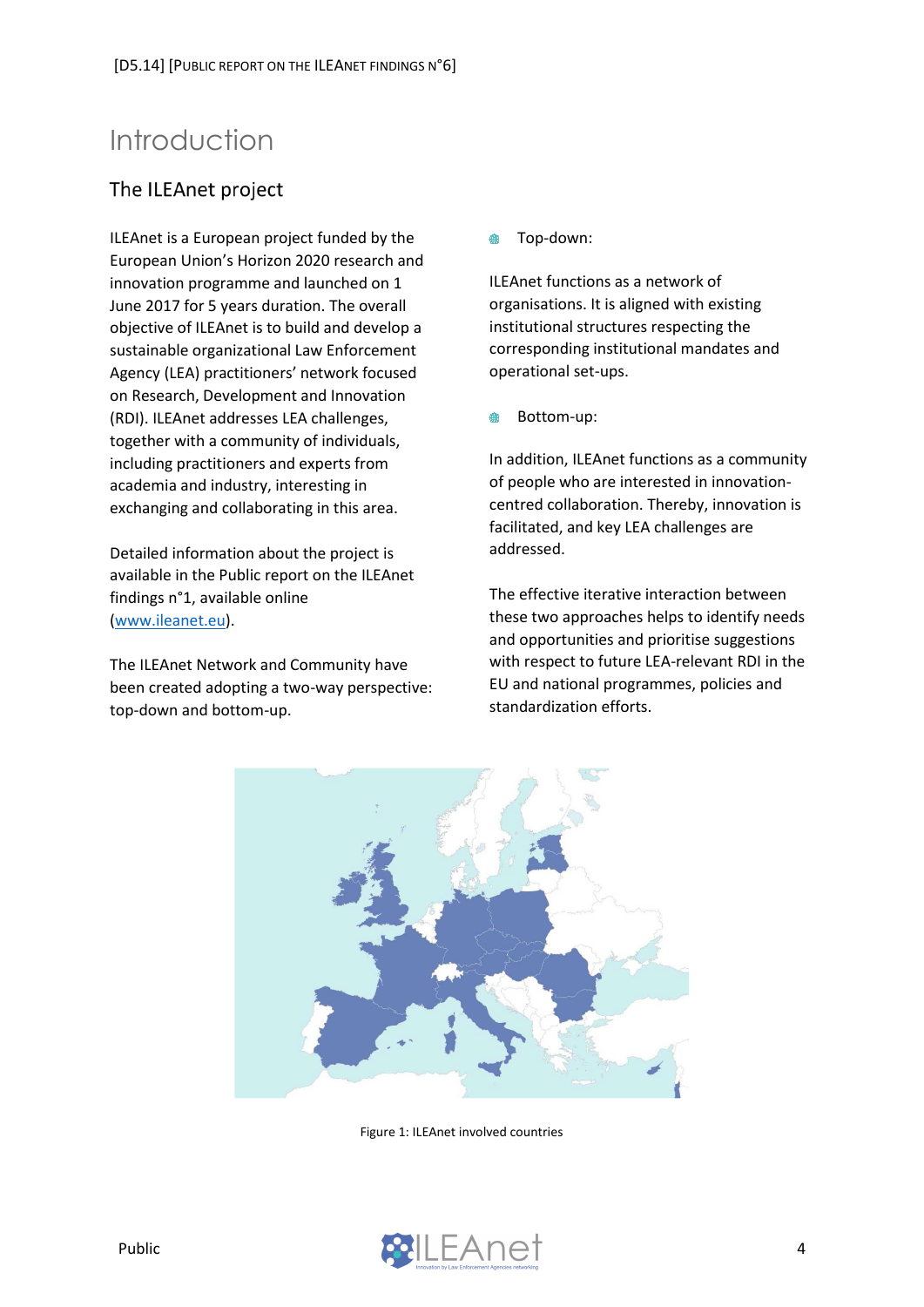21 partners from 17 countries are involved in the project. Most of them are practitioners, together with research centers and institutes.

| <b>Organisation</b>                                                               | <b>Country</b>        |
|-----------------------------------------------------------------------------------|-----------------------|
| French Ministry of Interior                                                       | <b>France</b>         |
| Ecole Nationale Supérieure de la Police                                           | <b>France</b>         |
| Federal Ministry of the Interior                                                  | <b>Austria</b>        |
| Deutsche Hochschule der Polizei                                                   | Germany               |
| Hungarian National police                                                         | <b>Hungary</b>        |
| Italian Public Safety Department, Ministry of Interior                            | <b>Italy</b>          |
| Police Service of Northern Ireland                                                | <b>United Kingdom</b> |
| <b>ISEM INSTITUTE</b>                                                             | <b>Slovakia</b>       |
| Unitad Central Intelligencia Criminal                                             | <b>Spain</b>          |
| <b>ARTTIC</b>                                                                     | <b>France</b>         |
| University College Dublin, Centre for Cybersecurity & Cybercrime<br>Investigation | <b>Ireland</b>        |
| <b>State Police of Latvia</b>                                                     | Latvia                |
| European Forensic Initiatives Centre                                              | <b>Poland</b>         |
| Ministry of Public Security                                                       | <b>Israel</b>         |
| <b>Estonian Police and Border Guard Board</b>                                     | <b>Estonia</b>        |
| Ministry of Interior - Bulgaria                                                   | <b>Bulgaria</b>       |
| <b>Cyprus Police</b>                                                              | <b>Cyprus</b>         |
| Police of the Czech Republic                                                      | <b>Czech Republic</b> |
| Romanian Ministry of Internal Affairs                                             | Romania               |
| Slovakian Criminal Police, Ministry of Interior                                   | Slovakia              |
| Police Academy in Szczytno                                                        | <b>Poland</b>         |

Figure 2: ILEAnet Consortium

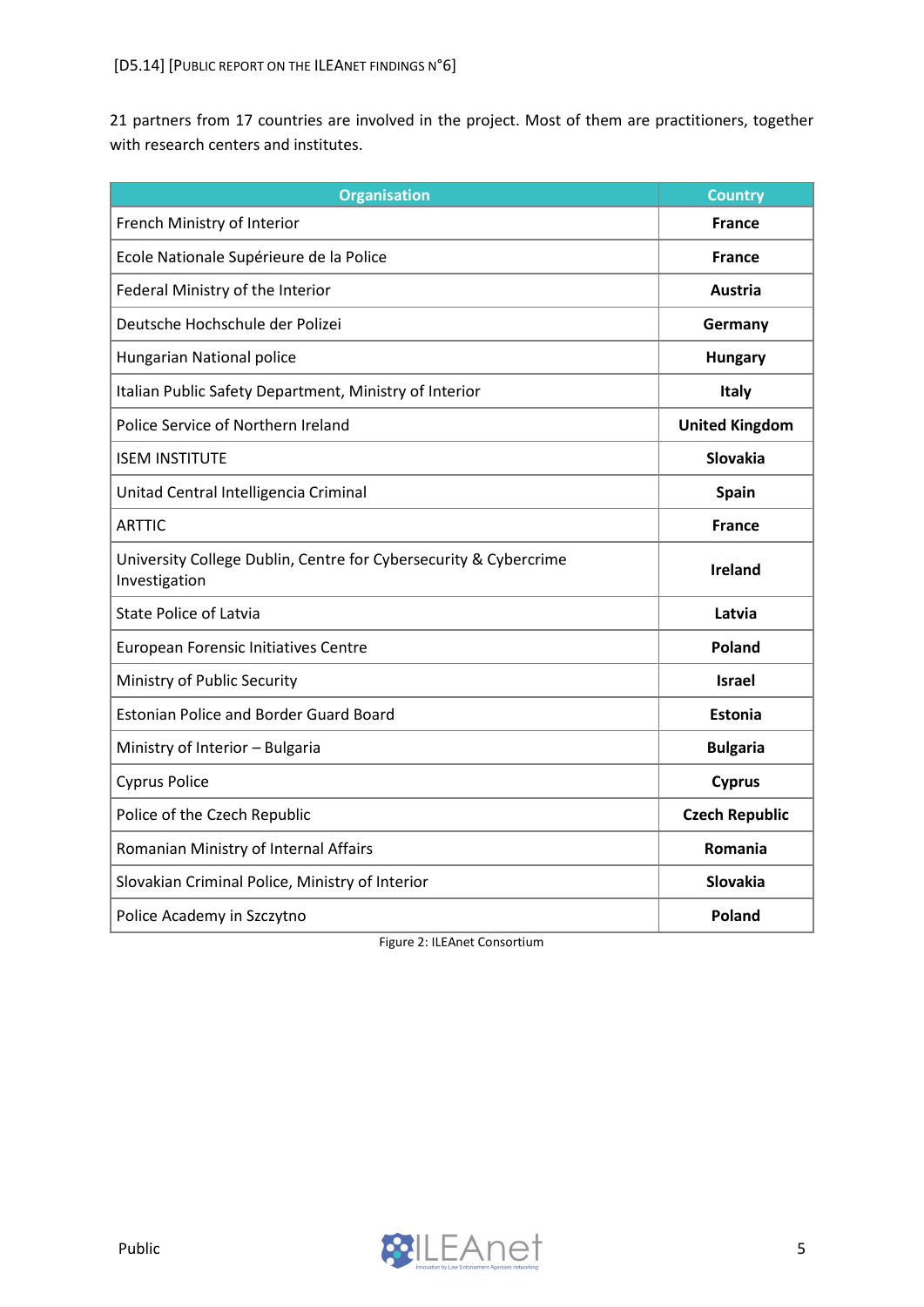#### <span id="page-6-0"></span>The ILEAnet Online Platform

A collaborative space, encouraging discussions between European LEAs and researchers has been created. The ILEAnet Online Platform, hosted in the Community Management Tool (CMT), allows an exchange between ILEAnet contributors. The ILEAnet Online Platform is structured with respect to the main topics raised by European practitioners. The interactions are monitored by several

members of the ILEAnet team: the coordination team, the ILEAnet National Contacts, the Community manager and the Scientific coordination.

The ILEAnet Online Platform is continuously adjusted to the needs of the ILEAnet members, who provide feedback on their own user experience in regular manner.



Figure 3: ILEAnet Online Platform Landing page

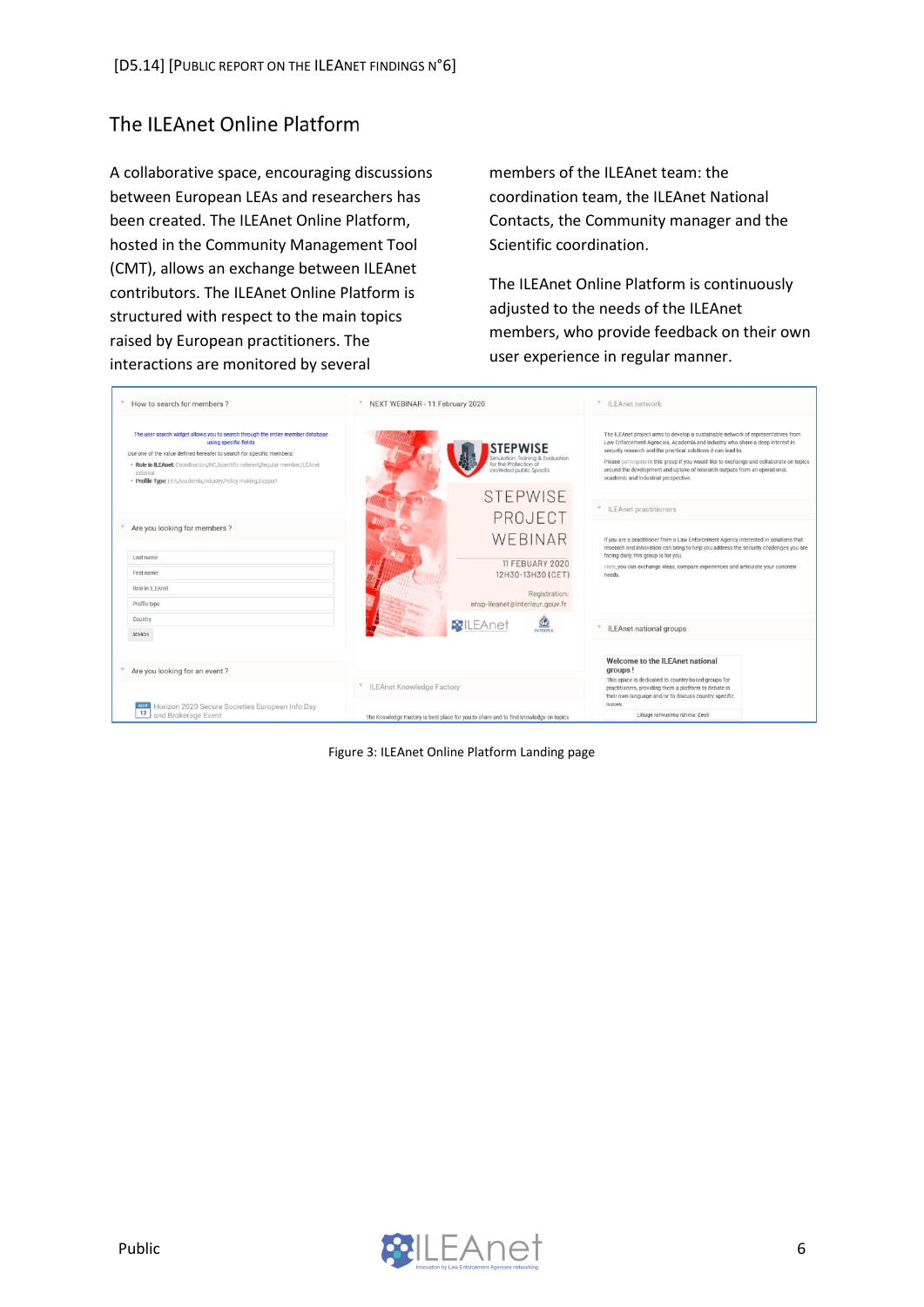#### <span id="page-7-0"></span>The ILEAnet Workflow: "the annual cycle"

In order to:

- 1. Define the practitioners Challenges and Needs,
- 2. Monitor, collect and organise the current state of the art and existing or recent research initiatives
- 3. Identify gaps, requirements, opportunities and priorities
- 4. Provide recommendations and feed them back to the Consortium

ILEAnet is processing an annual cycle, based on a close cooperation between inter-related workpackages.



**EXECUTE:** For LEA practitioners who face daily challenges, identifying existing solutions from research field and finding time and space to assess them, may be a challenge in itself. Consequently, the ILEAnet team has developed a vision more focused on the network. ILEAnet growing ambition is to provide a **highly conducive environment for security research and** 

**innovation** up to the deployment of practical solutions by LEAs

ILEAnet is concerned with **enhancing its**   $\qquad \qquad \bullet$ **practitioner network** and **facilitating their involvement into research activities**: from identification of challenges and needs informing research topics, to the uptake of research projects' solutions into practice

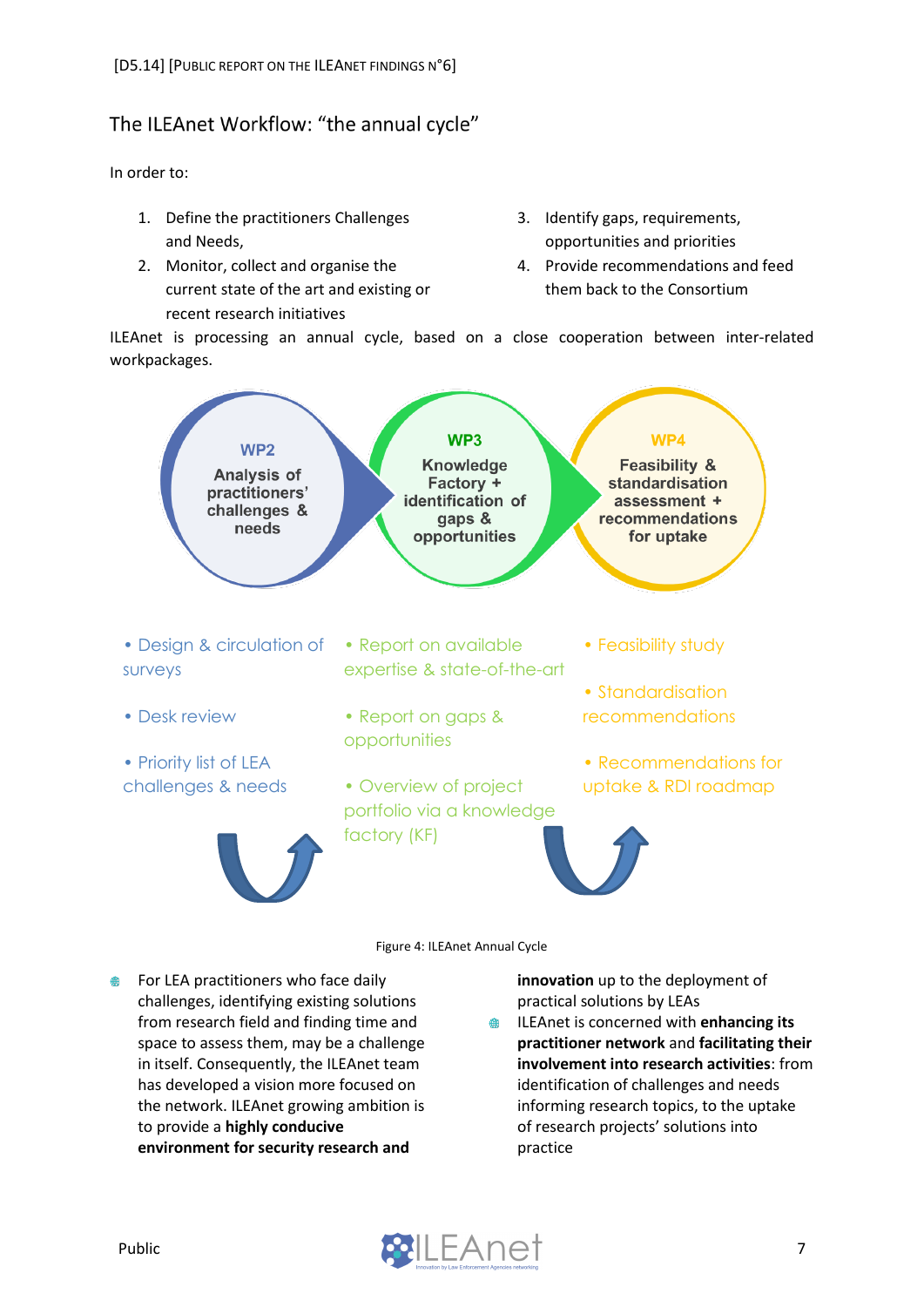Concretely experiment the ILEAnet Project ⋒ Uptake Process (IPUP) and initiate incubating process

The interactions between workpackages are represented schematically below.

> LEA challenges & needs identification (WP2)

Solutions & expertise

Step 1 (performed in WP2): Collecting data through desk-reviews and surveys either related to the preidentified four focus topics: migration, cybercrime, terrorism and serious organised crime, or to any specific topic identified by the network.

Step 2 (performed in WP3): Focusing on specific topic identified in step 1, finding promising projects or solutions related to the abovementioned topics.

Step 3 (performed by Scientific Coordination): if solutions are found, organise a dialogue with the solution providers (EU funded research projects or national projects) and

Discussion facilitation between project holders and LEAs

end-users who could use them, firstly through online meeting (webinars) or ad hoc workshops convening a limited audience and focusing on uptake-related- issues and finally, constructing a structured dialogue between end users and solutions providers.

Step 4 (performed in WP4): Elaborating recommendation, for instance for standardisation.

In practice, this process aims at performing the ILEAnet Project Uptake Process (IPUP) whose goal is to facilitate and accelerate the implementation of security research projects' outputs.

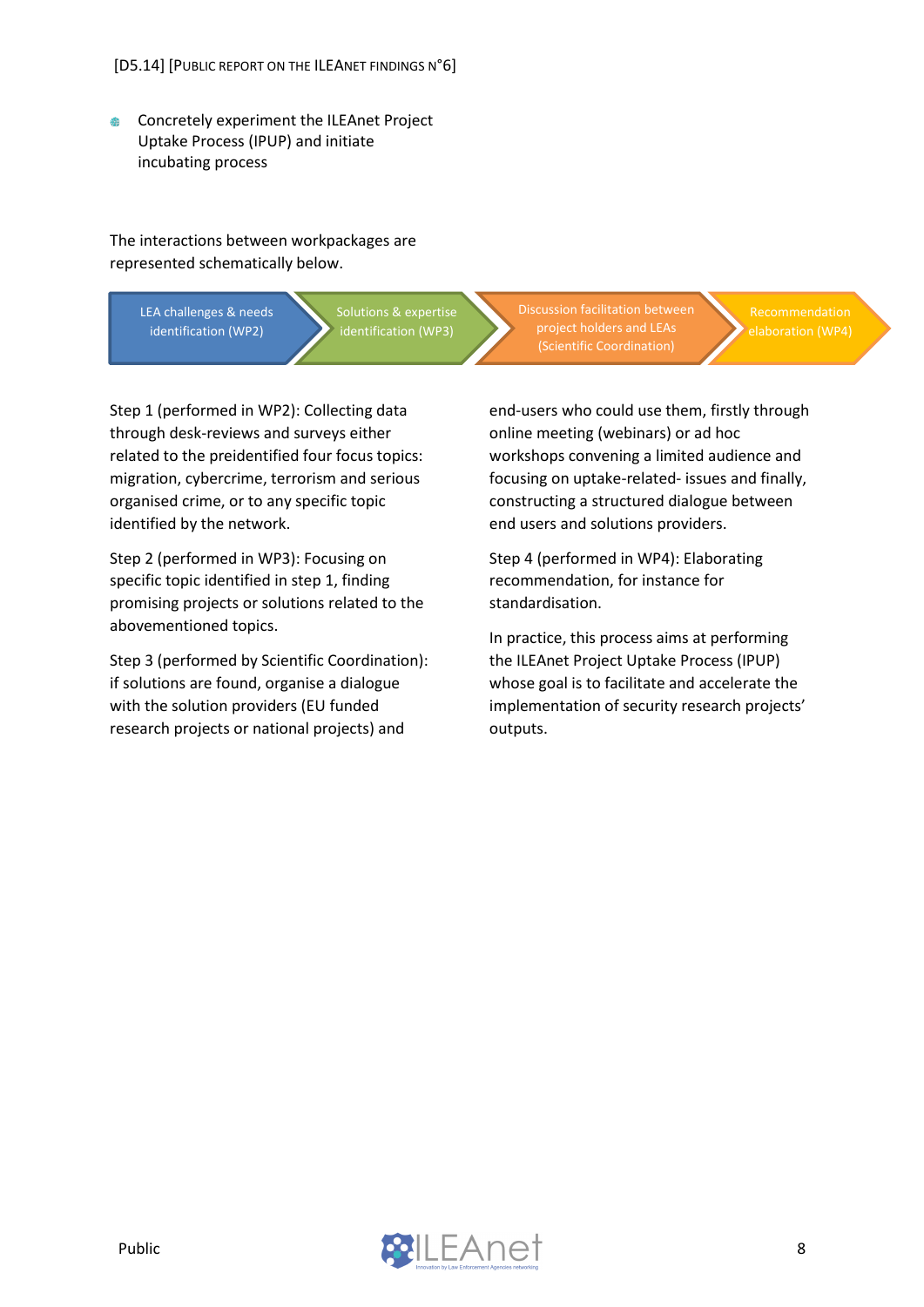# <span id="page-9-0"></span>Main findings

#### <span id="page-9-1"></span>WP1: ILEAnet networking, including INC role and contribution to topic strands

WP1 aims to provide the resources to and inputs from the ILEAnet National Contacts (INCs) and their respective national networks of practitioners, academia, industry and other stakeholders.

#### <span id="page-9-2"></span>The ILEAnet National Contacts (INCs)

As a reminder, ILEAnet is organised around ILEAnet National Contacts (INCs), who are

dedicated ILEAnet consortium members or Law Enforcement Agency representatives from all involved member states. They are responsible for the functioning of their "national networks". Together with the Scientific Coordination, they ensure good quality of the online exchanges. They act as a hub for the ILEAnet bottom-up and top-down oriented activities.

| <b>Organisation</b>                                                               | <b>Country</b>    | <b>INC</b>                          |
|-----------------------------------------------------------------------------------|-------------------|-------------------------------------|
| French Ministry of Interior                                                       | France            | <b>Thomas Fressin</b>               |
| Ecole Nationale Supérieure de la Police                                           | France            | <b>NA</b>                           |
| <b>BMI- Ministry of the Interior</b>                                              | Austria           | Caroline Schmidt                    |
| Deutsche Hochschule der Polizei                                                   | Germany           | Sven-Eric Fikensher                 |
| Hungarian National police, bomb unit                                              | Hungary           | Balázs Horváth                      |
| Italian Public Safety Department, Ministry of<br>Interior                         | Italy             | Gabriele Casini<br>Massimo Coleschi |
| Police Service of Northern Ireland                                                | United<br>Kingdom | Graham Kissock                      |
| <b>ISEM INSTITUTE</b>                                                             | Slovakia          | Alena Dikosova                      |
| Unitad Central Intelligencia Criminal                                             | Spain             | Sandra Cerrato Moreno               |
| University College Dublin, Centre for<br>Cybersecurity & Cybercrime Investigation | reland            | Cheryl Baker                        |
| Latvian Police, International Department                                          | Latvia            | Inese Voloseviča<br>Līga Peisniece  |
| European Forensic Initiatives Centre                                              | Poland            | Monika Pawelec                      |
| Ministry of Public Security                                                       | <b>Israel</b>     | <b>Tibby Roth</b>                   |
| <b>Estonian Police and Border Guard Board</b>                                     | Estonia           | Raul Savimaa<br>Hannes Jarvine      |
| Ministry of Interior - Bulgaria                                                   | <b>Bulgaria</b>   | Aleksandrina Aleksandrova           |
| <b>Cyprus Police</b>                                                              | Cyprus            | Chryso Angeli                       |
| Police of the Czech Republic                                                      | Czech Republic    | Veronika Bouchalova                 |

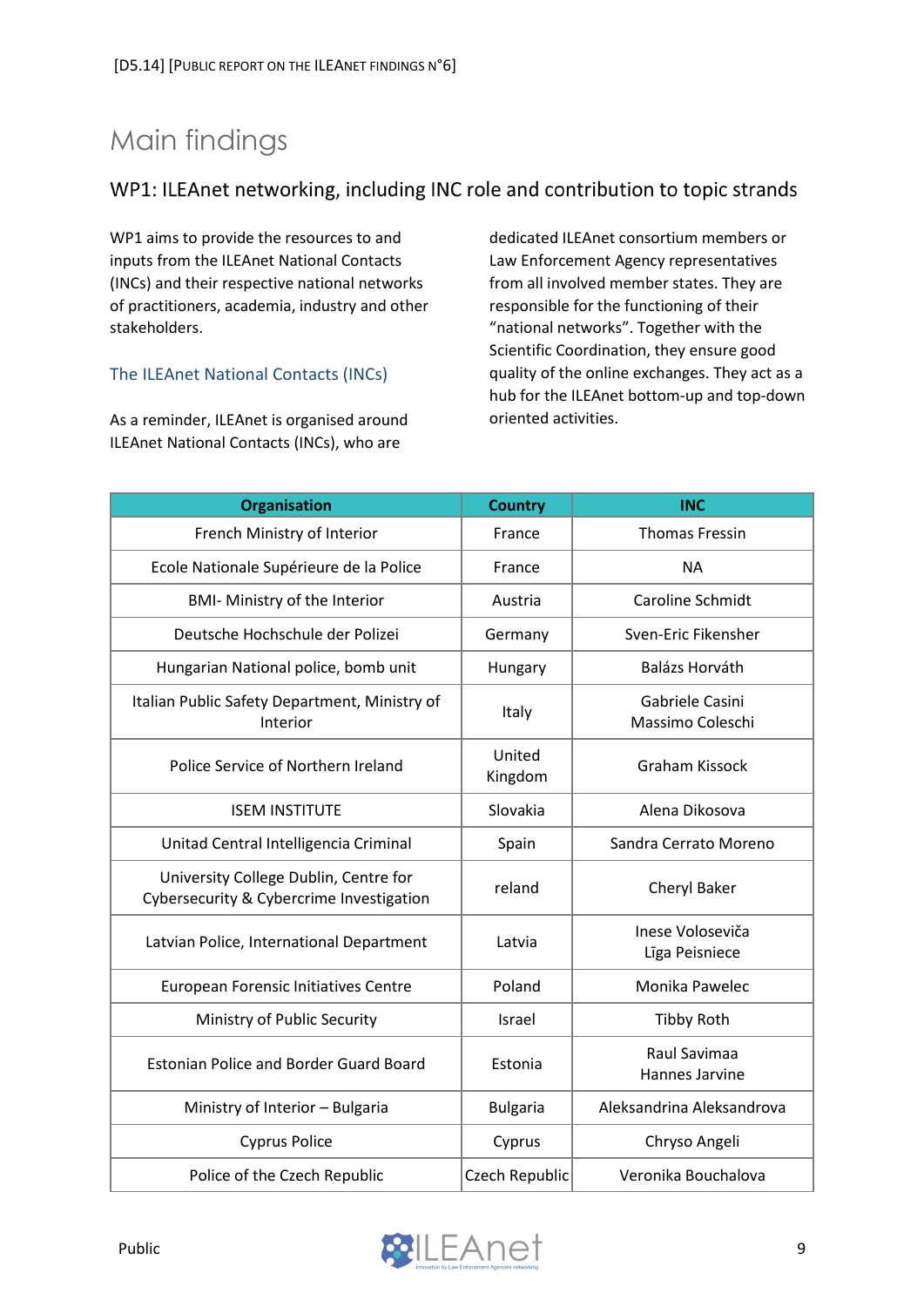| Romanian Ministry of Internal Affairs -<br>Directorate General Logistics    | Romania  | Claudiu Chiriac |
|-----------------------------------------------------------------------------|----------|-----------------|
| Slovakian Police Criminal, Ministry of Interior                             | Slovakia | Zuzana Zachova  |
| Institute for Research and Development of the<br>Police Academy in Szczytno | Poland   | Jakub Muraszko  |

#### <span id="page-10-0"></span>Report of general activities

The WP1 activities for this six-month period can be summarised as follows:

**●** Coordination of the ILEAnet national networks by the INCs in their respective countries:

Like the previous reporting periods, interactions between INCs and ILEAnet team were supported by teleconferences. INCs went on raising awareness about ILEAnet activities nationally.

Their role was significant to enlarge the audience during webinars as they invited national experts in participating in the discussions and Public Workshops.

Facilitation of the contributions from the diffusion in the set national networks to ILEAnet:

The INCs facilitated the contributions from the national networks by collecting the input to the surveys which were part of the WP2 tasks. The INCs will play an important role in the identification of the relevant experts to be invited to the third ILEAnet Public Workshop, that was postponed in November 2020 due to COVID-19.

Finally, the INCs contributed to inviting practitioners to a number of follow-up activities like uptake-related webinars.

Expert contributions from the INCs to ILEAnet

The INCs function not only as facilitators of their national networks but also as experts participating in discussions themselves, asking questions, sharing knowledge and interacting with the members in the ILEAnet Online Platform.

Furthermore, some INCs were crucial in drafting the tender documentation.

#### <span id="page-10-1"></span>Strategy for the next six months

Once again, last months have shown how much the INCs play a key role in building and enlarging the network.

The effort will focus on increasing the number of members (LEAs, Academia and end-users) and hiring greater practitioners by enhancing the involvement of the national experts.

Furthermore, it is important to continue spreading information about ILEAnet activities and events.

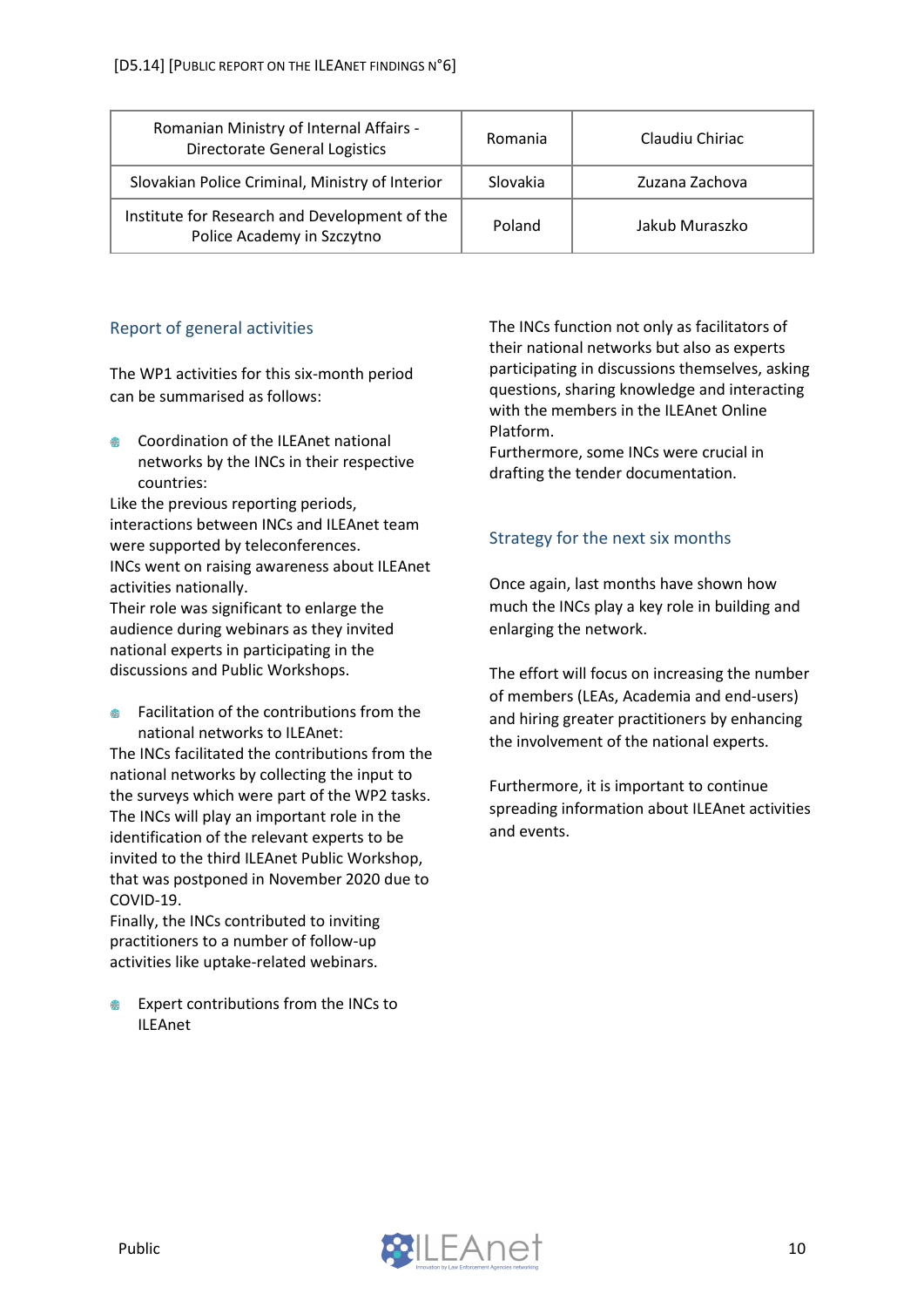#### <span id="page-11-0"></span>WP2 Law Enforcement Challenges and Needs

WP2 aims to collect contemporary challenges and needs for Law Enforcement Authorities at national and EU level in order to facilitate the solving of these challenges through research and development activities. WP2 outputs then feed into WP3 and WP4 to determine the focus in WP3 for identification best practices and state of the art in the topic areas and in this way direct in-depth analysis and feasibility study of opportunities for WP4.

#### <span id="page-11-1"></span>Report of general activities

The WP2 is designed to collect and analyze the needs and challenges for LEA practitioners. Its collection of data was performed using three approaches:

- **Top-down, by suggesting topics based on** analysis of policy, strategic documents and strategic research agendas,
- Bottom-up, by collecting inputs in open surveys and non-directed interviews,
- **●** Based on analysis of surveys and observation of the activities in the ILEAnet network (ILEAnet community, ILEAnet network and ILEAnet practitioners' network).

The previous step of WP2 consisted in the review of the strategic and policy documents about "Support to the identification and control of irregular migration through modern technologies" and the analysis of results of an ILEAnet Survey on this topic.

Activity from months 31 to 36 have consisted in a desk review for the "Identifying the challenges and needs of Law Enforcement Agencies concerning Age Determination" topic, the preparation of the related practitioner survey and the preparation of the Public Workshop 3 (PW3).

*Review of strategic and policy documents about "Identifying the challenges and needs of Law Enforcement Agencies concerning Age Determination"*

As a reminder, this focus topic emerged as resulting from the real needs of Law Enforcement Agencies' practitioners and was decided within ILEAnet Steering Committee. It is connected to the 2 previous studies related to migration ("Migration" and "Support the control of irregular migration through modern technologies"). The topic was also chosen as one of the main topics at ILEAnet Public Workshop 3. The current study is wider than just for migration control purposes and is aimed to support LEAs in different police activities.

A significant number of documents was reviewed and analyzed during the desk review. 9 main challenges (and 34 related needs) were identified:

- Lack of awareness concerning child **AD** migrants' rights
- Potential misidentifications of children as  $\oplus$ adults (or adults as children) by LEAs in 'first line' contact situations
- $\qquad \qquad \oplus$ Identifying and supporting migrant children who come to the attention of LEAs that are 'missing' or victims of migrant smuggling or human trafficking
- A child-centric, child-sensitive and child- $\qquad \qquad \bullet$ rights approach to age assessments and age determination
- Lack of effective, consistent and timely  $\blacksquare$ procedures for age determination and age assessments within and between Member States
- Accuracy and reliability of age assessment  $\oplus$ techniques
- Availability of qualified, trained and ● independent guardians to be swiftly appointed for unaccompanied and separated children to represent them throughout the age determination process

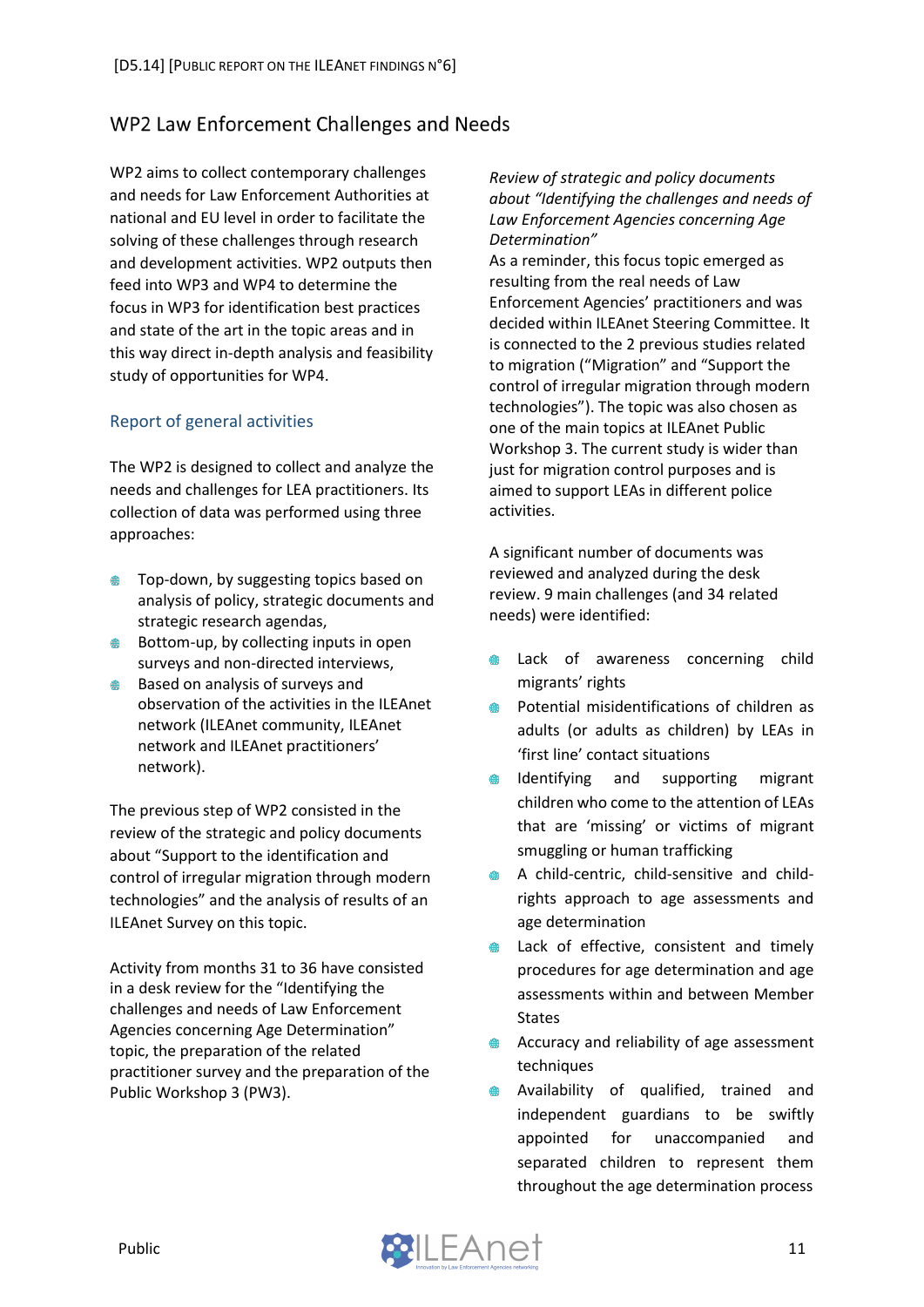- Duplication of effort by Member States in ● repeating age determination procedures with the same individual
- Better and more accommodation and reception facilities for all migrant children

Those challenges and needs all show the complexity and significant impacts of the age determination. The topic is important and valuable for LEAs for multiple policing areas (not only migration, also investigation, border management etc). A holistic approach should be taken for age determination thanks to a multi-disciplinary task force and complimentary and coordinated age assessment methodologies. Furthermore, age assessments should be based on a consideration of physical, psychological, developmental, environmental and sociocultural factors. In order to balance these different factors, professionals from different disciplines need to participate or be consulted in the assessment, particularly professionals with expertise in child development.

*Survey design about "Identifying the challenges and needs of Law Enforcement Agencies concerning Age Determination"*

The detected challenges will be used as inputs for the survey that will be conducted among LEA practitioners on the focus area. The questionnaire has been designed but not disseminated yet, because of the COVID-19 situation. It is expected to be published in September 2020 and results analyzed in Autumn/Winter.

#### *Preparation of the PW3*

WP2 intensively participated in the preparation of PW3, although the latter was postponed because of COVID-19. Several suggestions were accepted for the PW3:

- FRONTEX participation to the PW3
- Format of the event (sessions, activities etc)

A dozen of projects was already identified as interesting projects for the workshop.

#### *General conclusions*

This semester was unusual for the project as there was an outbreak of Covid-19 pandemic disease, and this influenced process routines as well as organizing the Public Workshop 3. However, the desk review was provided to WP3 and WP4 to move on the topic.

#### <span id="page-12-0"></span>Strategy for the next six months

The results of the desk review highlighted the importance of the "Age determination" topic and the need for additional information for LEAs.

Consequently, this topic was suggested and accepted as the theme of the ILEAnet PW3. To get additional findings and research outcomes on the topic, a survey will be launched to obtain more responses.

One of the other important activities of the next reporting period concerns the preparation and support of the PW3.

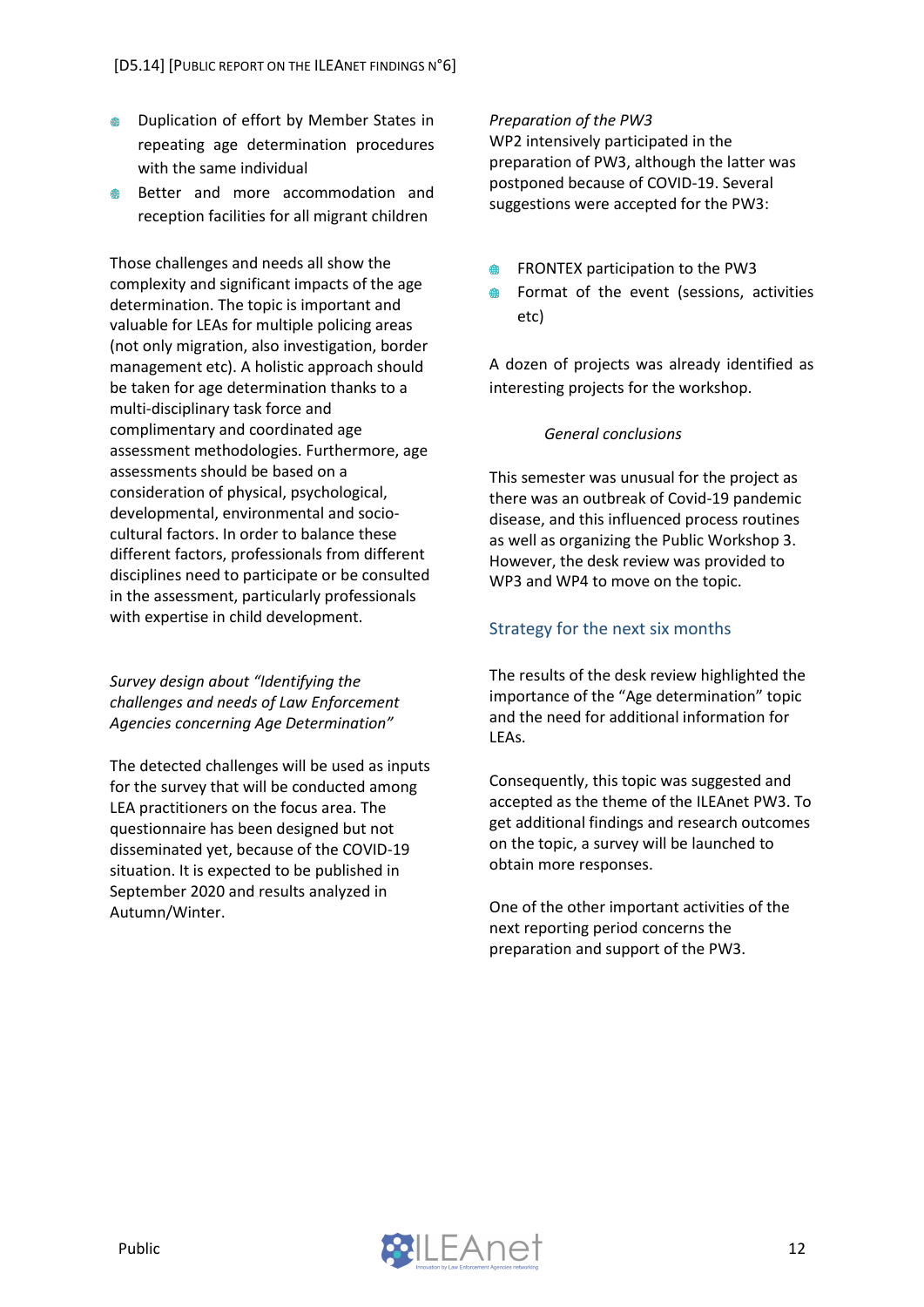#### <span id="page-13-0"></span>**WP3 ILEAnet Knowledge Factory**

The Work Package 3 has four main tasks:

- Enhancement and analysis of the online profiles of the ILEAnet community members
- **IDENTIFICATION AND COORDINATION OF SPECIFIC** best practice and state-of-theart/technology reports
- $\bullet$  Initial gaps and opportunities analysis
- **EXECUTE:** Development and management of the ILEAnet wiki (ILEAnet Knowledge Factory)

#### <span id="page-13-1"></span>Report of general activities

Enhancement and analysis of the online profiles of the ILEAnet community members

A significant amount of work was performed to improve the online members profile during the previous reporting period. No other actions were undertaken to enhance member profiles and the task is considered concluded.

Initial gaps and opportunities analysis and Identification and Coordination of Specific Best Practices and State of the Art/Technology Reports

This task consists in initiating the state-of-theart commissioning process to identify cross cutting needs/solutions/gaps. This decision comes from the mapping of solutions to the needs highlighted in the results of the challenges and need survey (WP2).

After the analysis of the results of the desk review for the topic called "Identification and Control of Irregular Migration through Modern Technologies", three specific challenges were selected. A bottom-up practitioner survey about migration control revealed that more than ¾ of respondents were not familiar with the EU projects related to migration.

The 'call for solutions' searching for expertise within the ILEAnet community led to a low participation rate and no expertise

identification, as expected after the results of the bottom-up survey with practitioners.

Thus, WP3 explored alternative ways to map expertise. In particular, it was agreed that PW3 would support this task, thanks to interactive sessions between researchers and LEAs.

ILEAnet and FRONTEX, which agreed on participating in the PW3, selected 11 H2020 projects for follow up. Those projects have been invited by ILEAnet team to be part of the IPUP (ILEAnet Project Uptake Process). For those interested in moving forward with ILEAnet, they will be asked to complete the TELOS survey and provide a scenario.

The **scenario** is a new tool being developed by ILEAnet for the IPUP and will play a key role in understanding how the project outputs can be used in LEAs' daily activities or operations.

The PW3 was delayed by COVID-19 and the event is being planned for November 2020, with virtual meetings.

Development and management of the  $\oplus$ ILEAnet wiki (ILEAnet Knowledge Factory)

The Knowledge Factory is filled with information on relevant academic publications, white papers, national and international research projects and official documents. All users are encouraged to contribute to the body knowledge with their own expertise or experiences, add value and applicability to the information by evaluating knowledge, and search the Knowledge Factory to find ideas, solutions, events, collaboration opportunities in Europe and internationally.

Despite the encouragement of individuals outside the Steering Committee, the tool feeding is only performed by WP3 contributors, the ILEAnet Scientific Coordination and the ILEAnet Community management. There are now more than 400

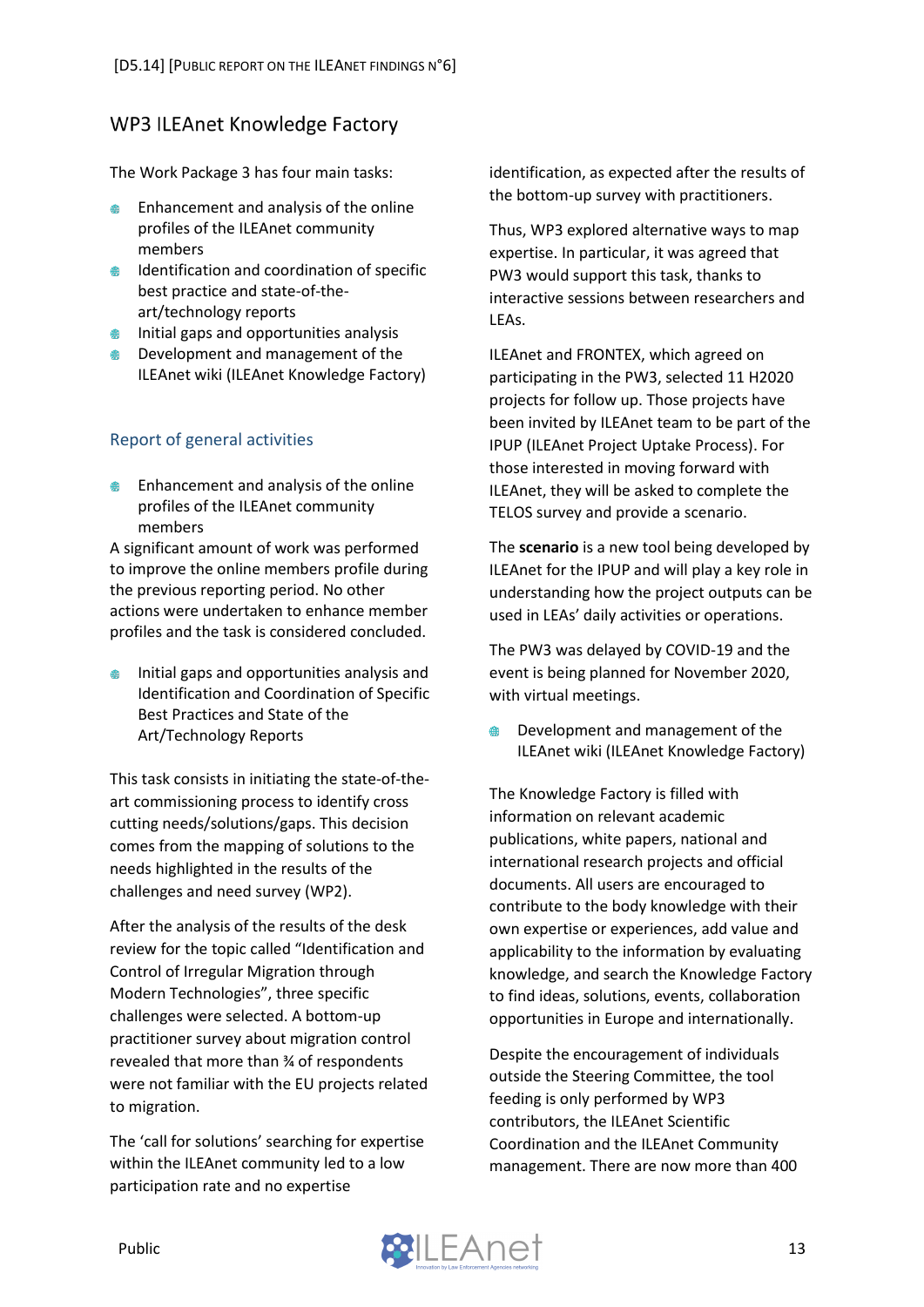references of information available in the Knowledge Factory, at the disposal of ILEAnet Community but only very few submitted by the INCs themselves.

To continue populating the Knowledge Factory, a 'push' rather than a 'pull' approach has been adopted. Every month, an information Digest will be pushed on all ILEAnet communication channels (CMT, Twitter, LinkedIn etc) and will offer an information set related to a defined topic. WP partners will be responsible for sourcing the relevant information instead of the overall ILEAnet community and will compile it before circulating it. Four 'Covid' Knowledge Factory Digests have been pushed, with a list of links related to law enforcement on the 'Covid'

topic: it was a gread success and interested a lot the practitioners!

#### <span id="page-14-0"></span>Strategy for the next six months

The following tasks have been targeted for completion during the next months:

- Refine the IPUP  $\blacksquare$
- Go on with the IPUP, thanks to online  $\oplus$ events
- Encourage the participation of INCs and  $\qquad \qquad \oplus$ practitioner community to detect expertise and spotlight knowledge, by adopting a 'push' rather than a 'pull' strategy
- Formalize and put in place the Knowledge ⊕ Factory Digest process

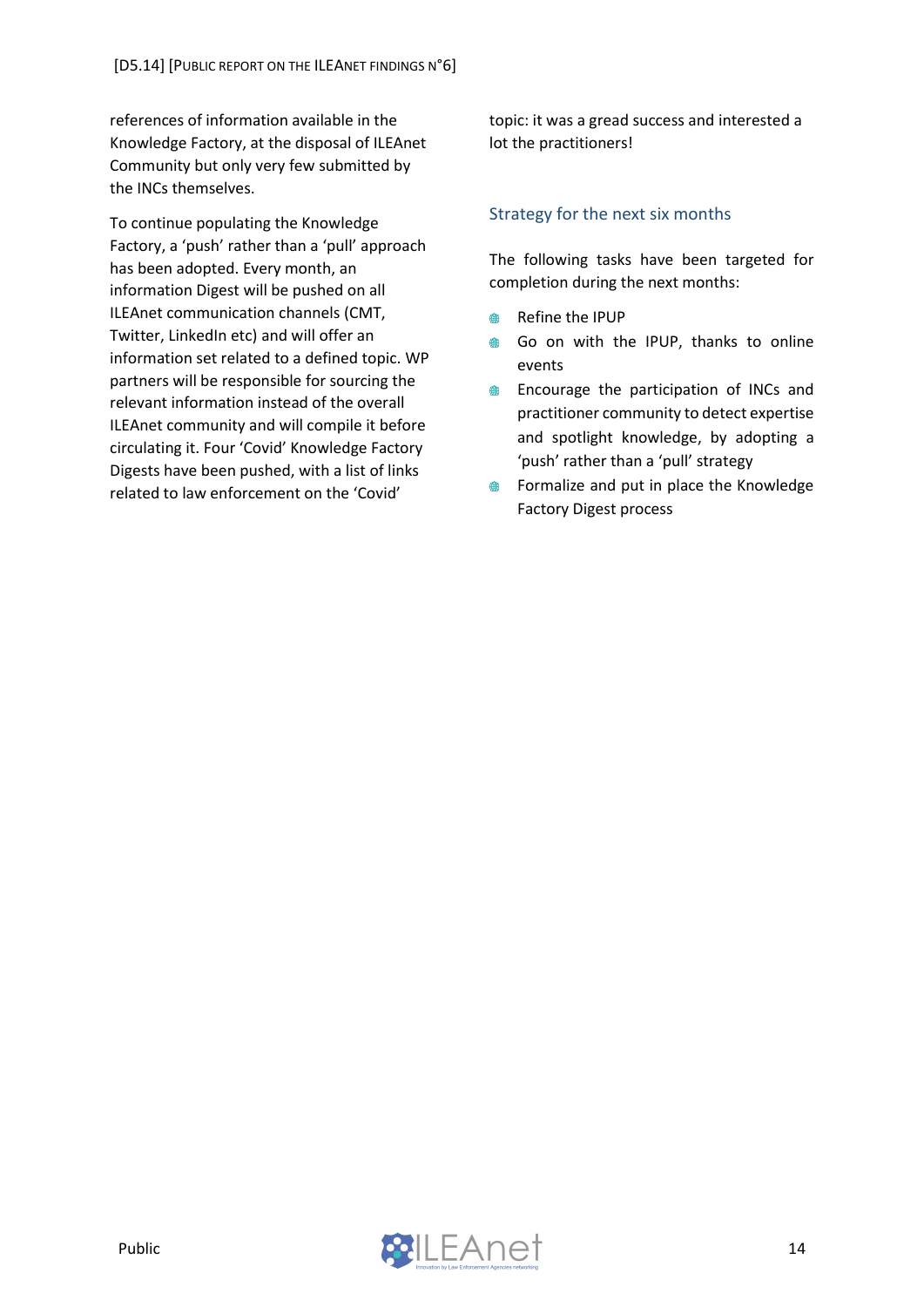#### <span id="page-15-0"></span>**WP4 ILEAnet Scouting activities**

The purpose of this section is to provide a status update on the main areas of work related to the WP4 for month 31 to 36, which are as follow:

- Cooperation with other WPs on defining areas for further in-depth analysis;
- **Support for ILEAnet work cycles through** the preparation to the procurement procedure to select experts;
- **Making the connection with other projects** through participation in external or internal events;

The actions undertaken in the last six months in the above-mentioned areas contribute to the achievement of the following specific objectives:

- **To perform an analysis of opportunities** identified in WP3 and assess feasibility of the most promising ones;
- **●** To define the areas of most common interest for future standardization;
- **■** To connect with relevant initiatives and RDI projects.
- **●** To elaborate recommendations for uptake of solutions by LEA practitioners and RDI roadmaps.

#### <span id="page-15-1"></span>Report of general activities

#### *Preparing the tender about "Information Sharing"*

The work carried out within WP4 during the reporting period is mostly related to the decision taken by the Steering Committee in July 2019 to concentrate the joint efforts on the subcontracting activities.

As a reminder, the survey and Call for Solutions carried out by WP3 highlighted a cross-cutting issue in all priority areas (migration, terrorism, cybercrime, organized crime): the need for more common processes and frameworks for the sharing of information, and data, in order to achieve more cooperation and collaboration in these areas. Therefore, it was proposed by WP3 that a state-of-the-art investigation on the needs of practitioners for more effective information sharing processes should be commissioned.

Consequently, the work in the current ILEAnet Cycle focused on organizing and preparing the documentation for a procurement procedure. This preparation phase is heavy and required a very long time.

The tender will support the selection of external experts to support the WP3 and WP4 activities related to the annual cycles' findings. The concrete role of the experts will be manifold:

- To help the Network in having an  $\qquad \qquad \bullet$ objective and current state regarding the information sharing in the 4 mentioned areas
- To identify barriers, best practices, trends ● and possible solutions to enhance coordination in information sharing
- To exchange knowledge regarding the  $\qquad \qquad \oplus$ existing information exchange tools
- To assess the level of engagement  $\bigoplus$ between LEAs and the industry, identifying any needs, joint approaches, good practices and barriers
- ⊕ To identify obstacles and enablers to RDI uptake by LEAs

The tender deliverables will support the ILEAnet Steering Committee for further discussion, project development and definition of the areas of future standardization (if applicable).

*Getting contact with the externs*

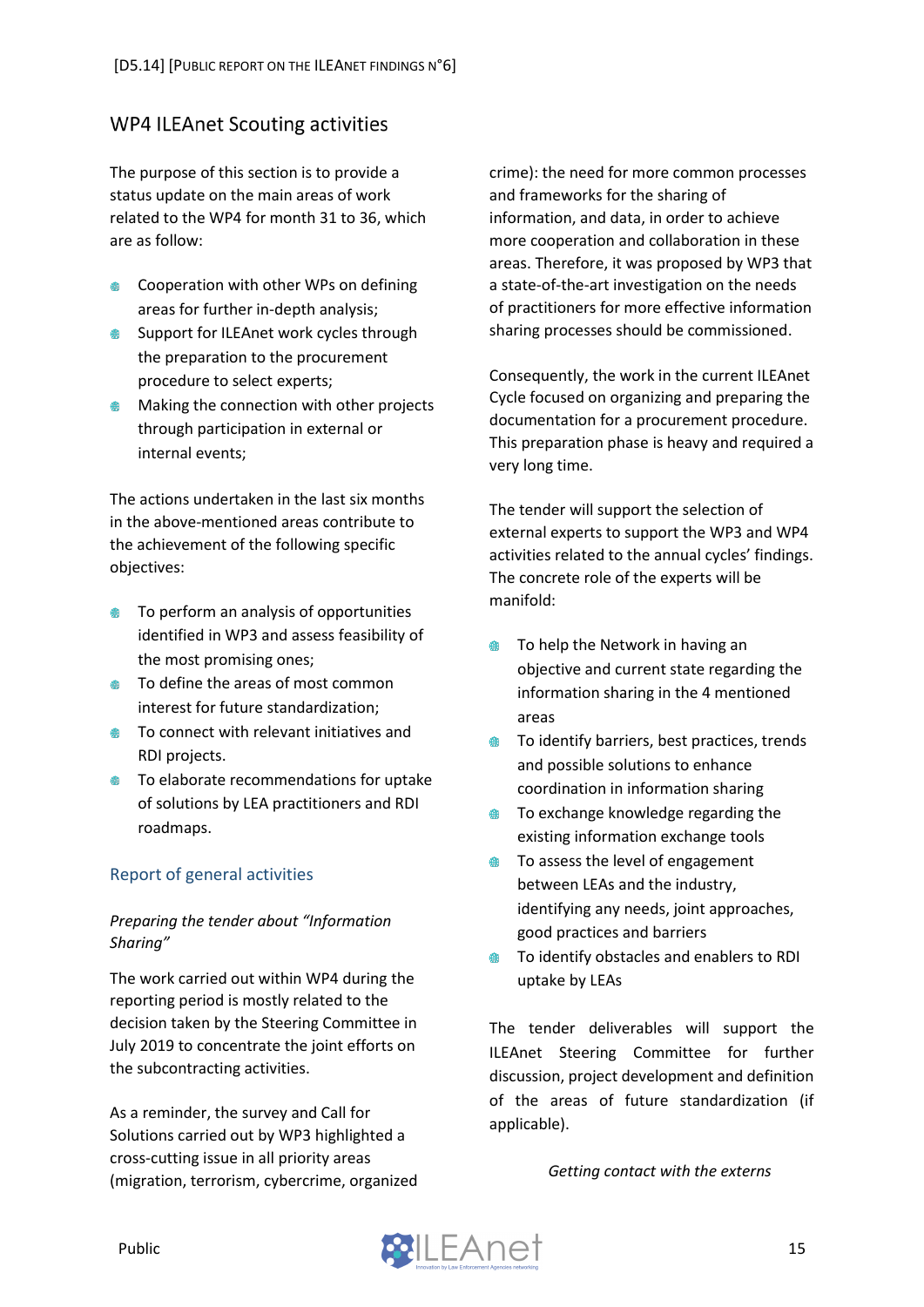The activities performed by WP4 in this area were mostly tied to the ILEAnet Public Workshop 3 (PW3). WP4 succeeded in onboarding FRONTEX to this event. The PW3 should have been held in Warsaw, Poland and was prepared for that but due to COVID-19 epidemic, the event was delayed. It will be held virtually in November 2020.

In addition to that, during the last six months, ILEAnet Community Management team organised 1 webinar dedicated to the uptake of a promising project.

Webinars are an excellent opportunity to create a bridge between researchers and practitioners and to recognise the chances and opportunities for future uptake of the project results into market and/or routine LEA's practice.

In addition, WP4 participated in the few online meetings with other projects but here again, COVID-19 crisis slowed down the initial contacts and collaboration.

#### <span id="page-16-0"></span>Strategy for the next six months

In the reporting period, the WP4 activities were mostly focused on preparing the documentation for the subcontracting.

The next six months will be dedicated to the publication and launch of the tender and selection of the experts.

In parallel, the ILEAnet network will continue its work on strengthening ILEAnet capacity, particularly the IPUP. It will keep on initiating contact with practitioners, academia and industry partners at the same pace and intensity as before.

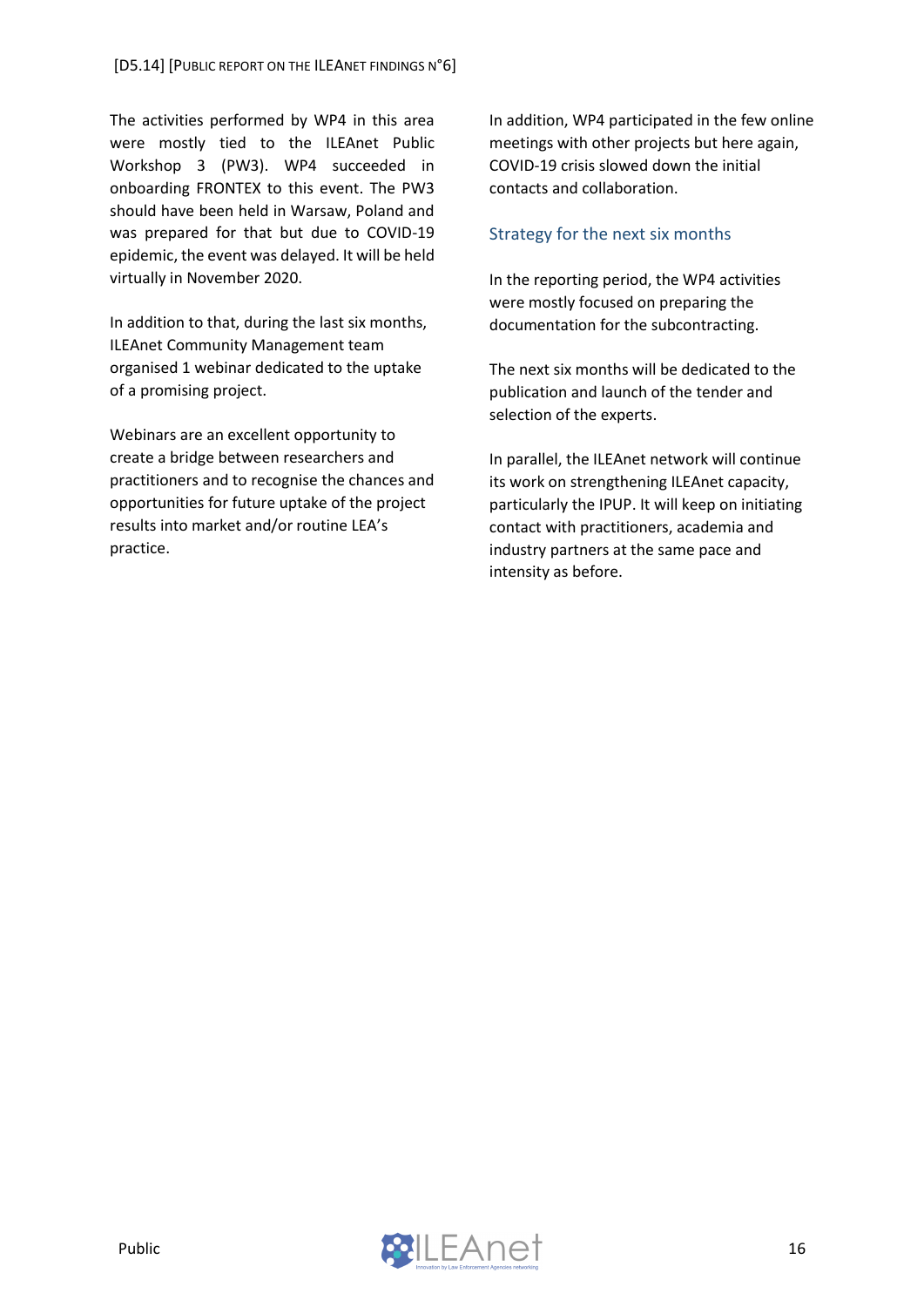# <span id="page-17-0"></span>Conclusion

ILEAnet's first mission is to build and develop a sustainable LEA practitioner's network focused on research and innovation addressing LEA's challenges together with a community of individuals. ILEAnet's role happened to be even more crucial in the COVID-19 crisis that imposed teleworking and virtual meetings. ILEAnet proved its resiliency by adapting and digitising information in the most effective way.

It resulted in:

- New products designed to feed the  $\blacksquare$ knowledge factory and increase the platform's visibility, which was largely commended by the community;
- **The first experimentation of the IPUP with** the a promising project;
- $\bullet$  The preparation of the subcontracting activities' documents;
- **Successful webinars with a large LEA** audience, thanks to the involvement of the INCs and their national networks.

The ultimate goal is to enhance ILEAnet's legitimacy and visibility among academics and LEA end-users, to develop a conducive environment for innovation and facilitate practitioners' involvement into research activities.

The concrete activities developed in ILEAnet since the beginning of the project have increased the LEAs' motivation to join the Community and participate to the discussions online.

The next steps will be focused on:

Pursuing the experimentation of the IPUP by a follow-up of project's ownership by LEAs

- Holding the Public Workshop 3 on  $\qquad \qquad \oplus$ November 2020, with virtual discussion sessions, to refine practitioners needs on specific topics and stimulate cooperation and discussion;
- Encouraging the INC network to feed the  $\qquad \qquad \oplus$ platform with research development and innovation activities and make their national network grow continuously;
- Launching the subcontracting activities ⊕ and use its outputs to elaborate recommendation;
- Fostering the collaboration between LEAs  $\oplus$ and academics, taking advantage of ILEAnet workshops, subcontracting activities and the online community
- Adopting a proactive strategy in looking ⋒ for projects;
- $\qquad \qquad \circledast$ Starting to work on standardization activities as planned in WP4;
- Developing the e-reputation of ILEAnet ● through a clear digital identity and regular newsletters and digests on the platform.

Feel free to contact your national INC and join the ILEAnet Community!